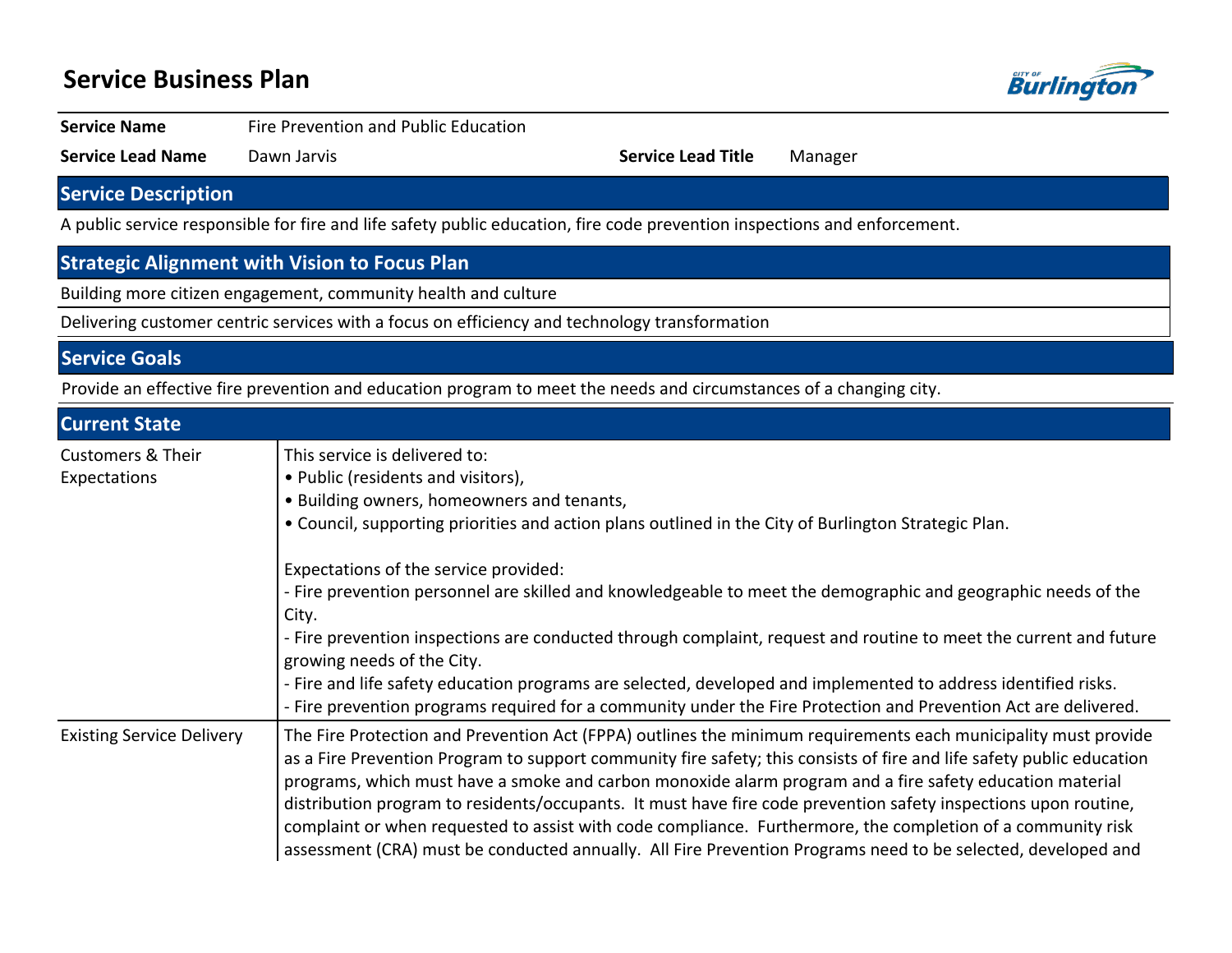|                                                                     | implemented that address any risks identified through the CRA. Ongoing programs being considered need to be<br>effective for the type of concerns identified.                                                                                                                                                                                                                               |  |  |  |  |  |  |
|---------------------------------------------------------------------|---------------------------------------------------------------------------------------------------------------------------------------------------------------------------------------------------------------------------------------------------------------------------------------------------------------------------------------------------------------------------------------------|--|--|--|--|--|--|
|                                                                     | The objective of the smoke and carbon monoxide alarm program is the provision and maintenance of working<br>smoke alarms and home escape planning activities for all residential occupancies in the municipality.                                                                                                                                                                           |  |  |  |  |  |  |
|                                                                     | Distribution of safety education material addresses such issues as preventing fire occurrence, the value of having<br>working alarms, planning escape from fire, and being prepared to deal with a fire incident.                                                                                                                                                                           |  |  |  |  |  |  |
|                                                                     | Inspections of properties must be done by the municipality when a complaint is received regarding the fire safety of<br>a property, a request is made to assist a property owner or occupant to comply with the Fire Code. Inspections are<br>also mandatory for all vulnerable occupancies and institutional buildings.                                                                    |  |  |  |  |  |  |
|                                                                     | A CRA must be completed to determine the needs and circumstances of the municipality and to establish the level<br>of fire prevention and public fire safety education required. A CRA must incorporate profiles for the following;<br>community demographics, building stock, fire loss, geographic, critical infrastructure, economy, known hazards, and<br>essential community services. |  |  |  |  |  |  |
| <b>Existing Customer</b><br>Engagement Tools /<br>Methods           | Social Media, Fire Prevention Community Engagement, Fire Prevention Programs, Fire Prevention Week (Oct),<br>Community Reports, Fire Department website, email (firedepartment@burlington.ca)                                                                                                                                                                                               |  |  |  |  |  |  |
| Is this Service Provincially<br>Legislated?                         | Yes Fire Protection and Prevention Act (FPPA), S.O. 1997                                                                                                                                                                                                                                                                                                                                    |  |  |  |  |  |  |
| For this Service are there<br><b>Approved Service</b><br>Standards? | City of Burlington By-Law 90-2012<br>Yes<br>Office of the Fire Marshal and Emergency Management (OFMEM) - Public Fire Safety Guidelines and<br><b>Directives</b><br><b>National Fire Protection Standards (NFPA)</b>                                                                                                                                                                        |  |  |  |  |  |  |
| <b>Programs</b>                                                     |                                                                                                                                                                                                                                                                                                                                                                                             |  |  |  |  |  |  |
| Fire and Life Safety Public<br><b>Education Program</b>             | Develop and deliver fire and life safety education programs that address the needs and circumstances of the<br>community. Municipalities must have a smoke and carbon monoxide alarm program for the provision and<br>maintenance of working alarms and home escape planning activities for all residential occupancies.                                                                    |  |  |  |  |  |  |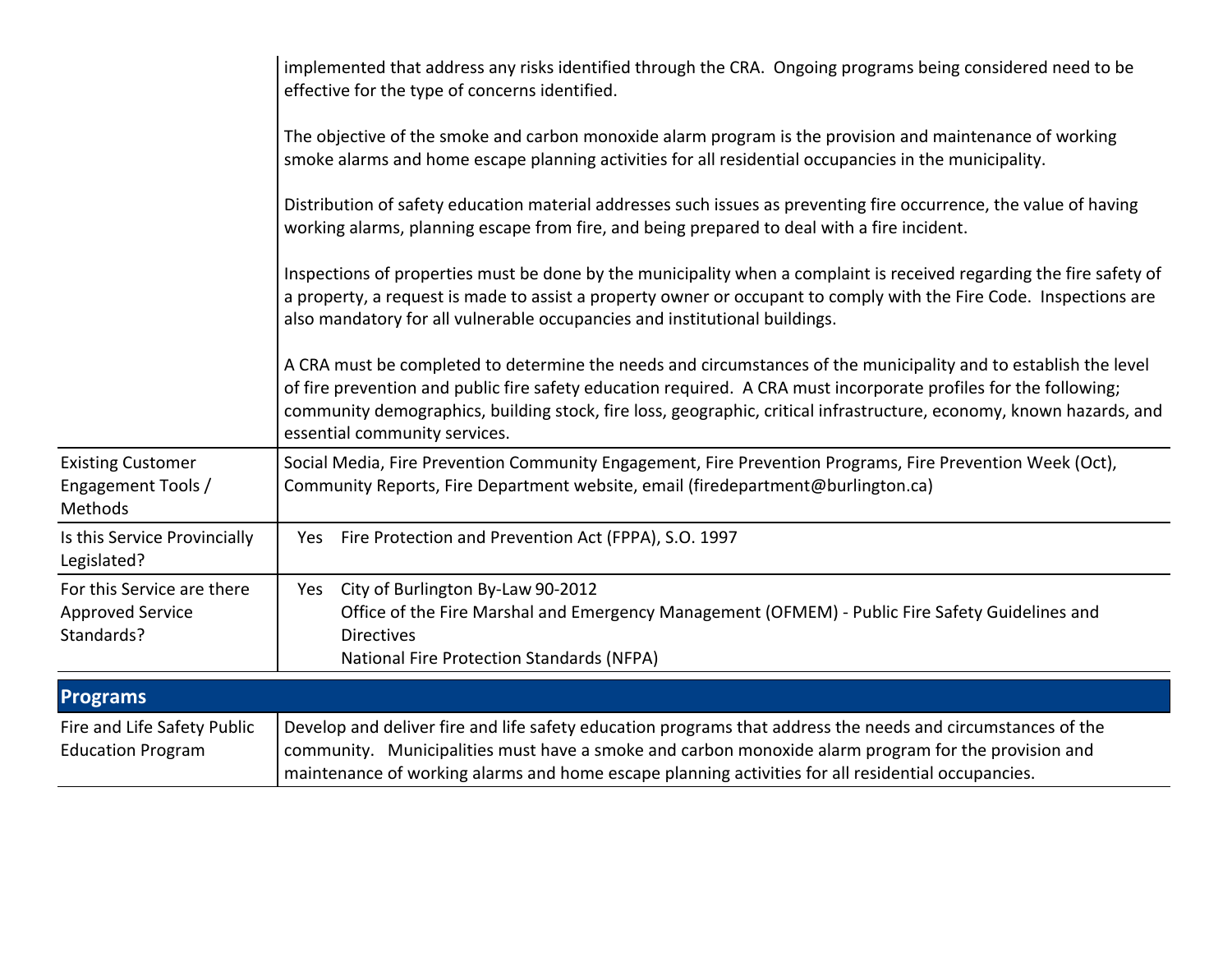| Distribution of Public Fire<br><b>Safety Education Materials</b> | All municipalities are required to develop a program for the distribution of fire safety education materials to<br>residents based on local needs and circumstances. Fire safety education material addresses such issues as<br>preventing fires, the requirements of having working smoke and carbon monoxide alarms, having a prepared and<br>practiced fire escape plan, being prepared to deal with a fire, and supporting residents after a fire incident.                                                                                                                                                                                                        |
|------------------------------------------------------------------|------------------------------------------------------------------------------------------------------------------------------------------------------------------------------------------------------------------------------------------------------------------------------------------------------------------------------------------------------------------------------------------------------------------------------------------------------------------------------------------------------------------------------------------------------------------------------------------------------------------------------------------------------------------------|
| Fire Prevention Inspection<br>and Code Enforcement<br>Program    | Fire Code safety inspections are conducted upon community request or complaint and through routine inspections<br>to meet the minimum requirement of the Fire Protection and Prevention Act. The fire prevention inspection<br>program ensures building owners comply with the provisions of the Fire Code through proactive fire prevention<br>inspections and reactive fire code enforcement as required. The program also ensures legislatively required Fire<br>Safety Plans are prepared, implemented, tested and approved by the Chief Fire Official for vulnerable occupancy /<br>institutional facilities.                                                     |
| <b>Community Risk</b><br>Assessment (CRA)                        | Complete and review a Community Risk Assessment (CRA) as outlined in the Fire Protection and Prevention Act.<br>The CRA is a process of identifying, analyzing, evaluating and prioritizing risks to inform decisions about the<br>provision of fire prevention programs and services. The CRA must be reviewed at least once every 12 months to<br>ensure it continues to accurately reflect the community and its risks. These evidence based reviews support a fire<br>prevention effective model for the selection and development of fire prevention inspection and education programs<br>to align identified risks with planned actions to reduce and/or manage. |
| <b>Enhanced Fire Programs</b>                                    | The Fire Protection and Prevention Act also outlines that a municipality must provide enhanced programs and<br>service delivery above the minimum acceptable model based on the community risk needs analysis. Any significant<br>risks identified through the CRA analysis must be addressed. For example; if the risk assessment indicates a<br>significant fire loss in multi-unit residential buildings, an enhanced program would be selected, developed and<br>implemented to address the risk with the objective to reduce this identified risk.                                                                                                                |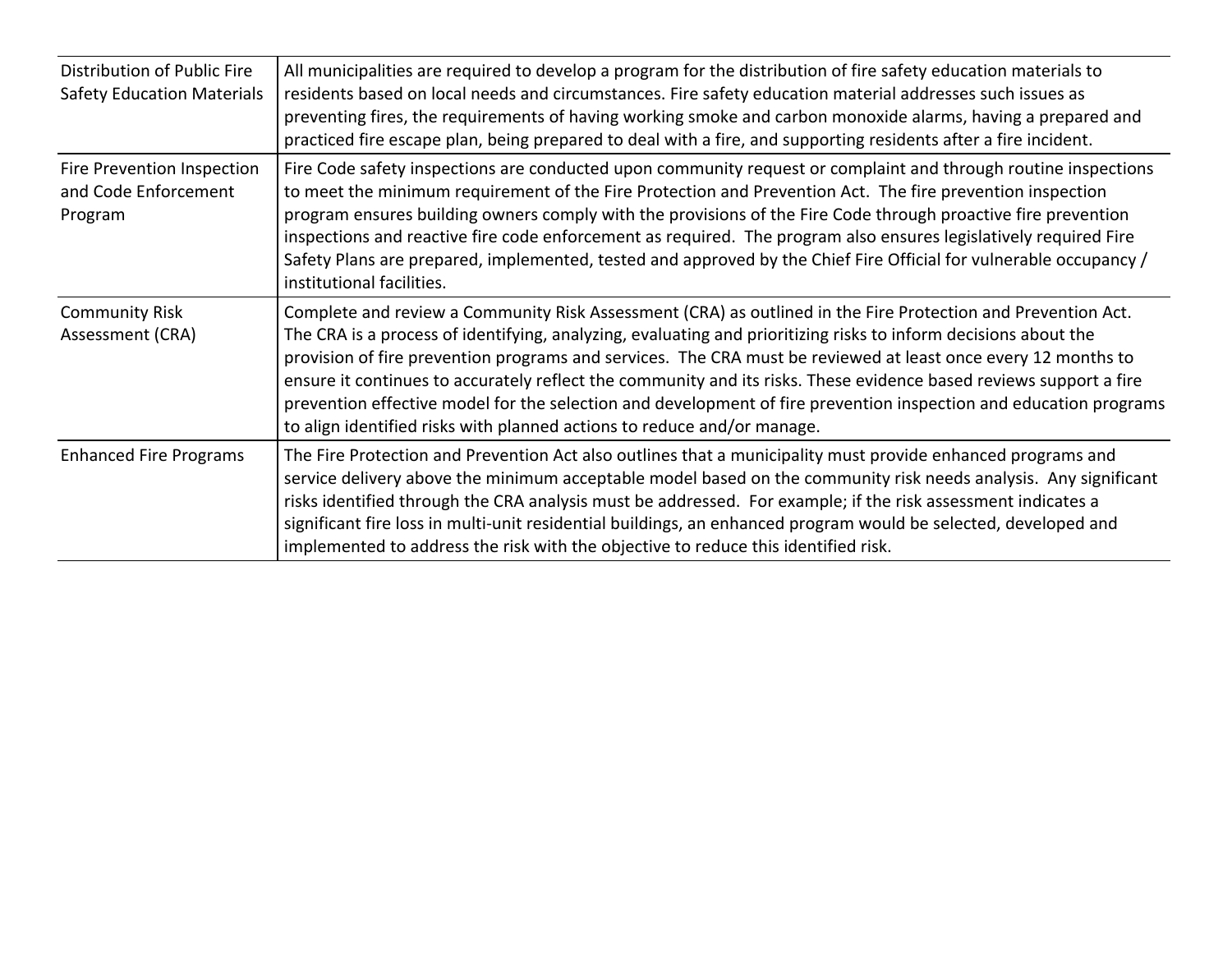#### **Recent Continuous Improvement Initiatives**

Burlington Fire Protection Services developed a Steps to Safety home visit program. On-duty firefighters knocked on the front doors of approximately 9,000 homes across the city from June to October 2019. The objective of the home visits was to engage and educate building owners about their legislative responsibilities of the Ontario Fire Code by having working smoke and carbon monoxide alarms in their homes. Firefighters provided a voluntary in-home assessments of alarm installations and operations and issued Notice of Violations for non-compliance when needed. If a Notice of Violation was issued a follow-up re-inspection(s) was conducted to ensure occupants were compliant and safe. This program also supports vulnerable persons within the community by helping to identify residents that need assistance with Fire Code compliance and providing additional support to them through in home alarm testing and installation as required. In addition, firefighters promoted the need for home owners to have a practiced home escape plan and a 72-hour emergency preparedness kit.

The Alarm Assistance Program client list continues to grow in numbers. The AAP is offered to older adults and residents with disabilities that prevents them from maintaining their home's smoke and carbon monoxide alarms. AAP clients receive an annual home safety visit from their friendly neighbourhood fire station firefighters and are provided with new and/or replacement smoke and/or carbon monoxide alarms as required. This is provided at no cost to the AAP client. In 2019 there was a 76% increase in AAP intakes during the Steps to Safety home visit program due to referrals by firefighters noticing that a resident may benefit from the AAP.

The BFD continues to partner and work with local organizations to better support vulnerable persons and provide better cultural outreach across the city.

#### **Environmental Considerations**

All fire prevention and education programs consider the impact to the environment, such as moving from printed materials to social media and web based education platforms, when possible. Continually evaluate printed materials to reduce the number of printed hard copies required, such as providing one pamphlet with combined information versus several different pamphlets.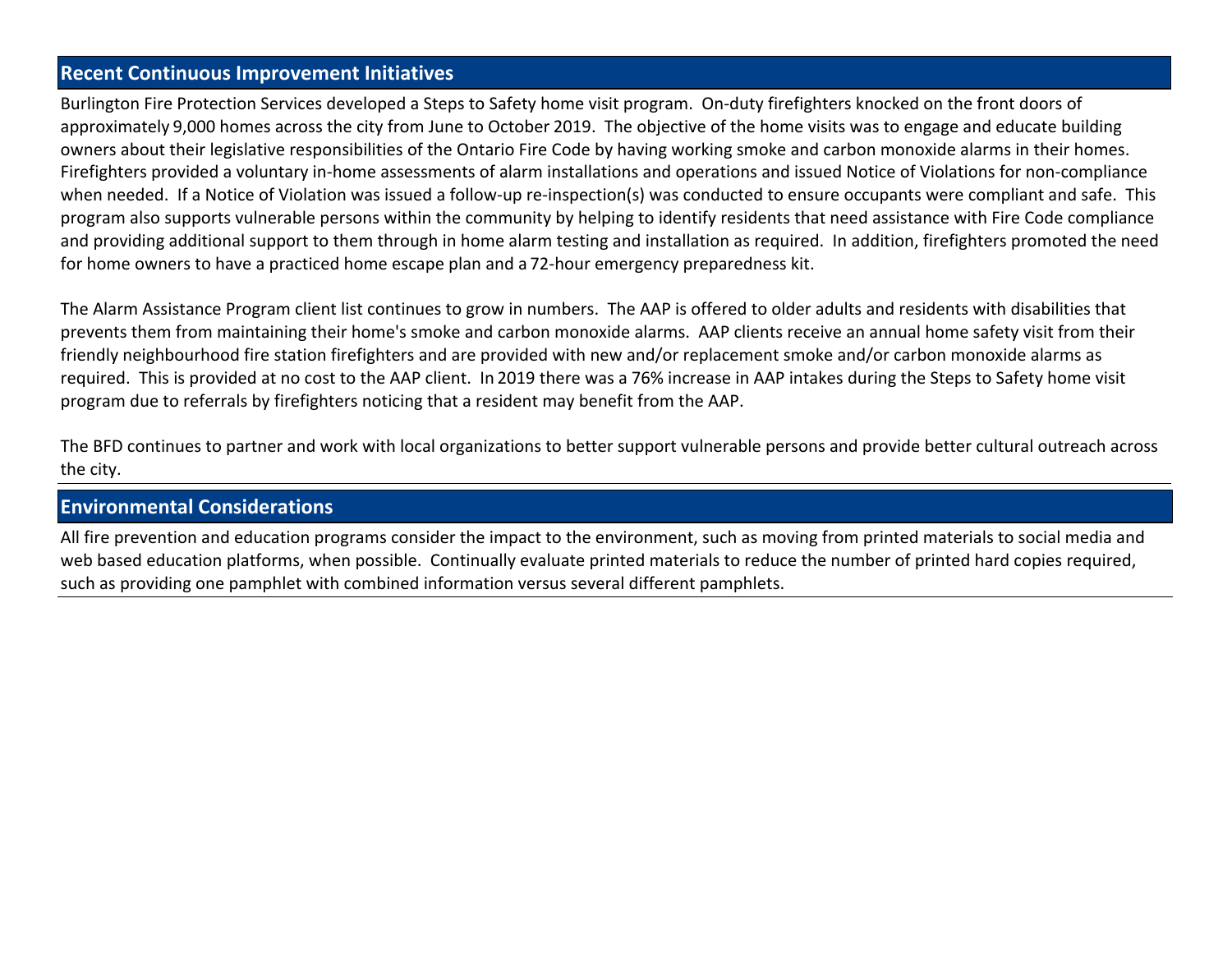|                                                                                                                                                                   | <b>Emerging Opportunities and Anticipated Risks</b>                                                                                                                                                                                                                                                                                                                                                                                                                                                                                                                       |                                                                                                                                                                                                                                                                                                                                               |  |  |  |  |  |
|-------------------------------------------------------------------------------------------------------------------------------------------------------------------|---------------------------------------------------------------------------------------------------------------------------------------------------------------------------------------------------------------------------------------------------------------------------------------------------------------------------------------------------------------------------------------------------------------------------------------------------------------------------------------------------------------------------------------------------------------------------|-----------------------------------------------------------------------------------------------------------------------------------------------------------------------------------------------------------------------------------------------------------------------------------------------------------------------------------------------|--|--|--|--|--|
| <b>Emerging Opportunities</b>                                                                                                                                     | The completion of a Fire Master Plan will examine all aspects of the Burlington Fire Department and risk factors<br>within the City of Burlington. The FMP will provide long term strategic plan to meet the current and future needs of<br>the City as it continues to grow. It will help guide the delivery of fire protection services over the next decade based<br>on informed recommendations.                                                                                                                                                                      |                                                                                                                                                                                                                                                                                                                                               |  |  |  |  |  |
|                                                                                                                                                                   | Enhancing partnerships with community groups and organizations will support fire safety education initiatives<br>through formalized partnerships and community fire safety champions.                                                                                                                                                                                                                                                                                                                                                                                     |                                                                                                                                                                                                                                                                                                                                               |  |  |  |  |  |
|                                                                                                                                                                   | and legislative requirements.                                                                                                                                                                                                                                                                                                                                                                                                                                                                                                                                             | Replacement of the existing antiquated Records Management System will provide an opportunity to implement a<br>more robust fire prevention and education management solution. Objective is to have a solution that provides<br>maximum efficiency for building risk profile, work load management and scheduling based on known building risk |  |  |  |  |  |
| <b>Anticipated Risks</b>                                                                                                                                          | Ongoing community risk assessment determines various program and education needs. Currently the Burlington<br>Fire Department is focusing its efforts on improving smoke and carbon monoxide fire code compliance rates.<br>Based on the in-home assessments completed during the 2019 Steps to Safety home visit program, approximately<br>40% of homes were found to be non-compliant. This is an area of concern that must continue to be addressed<br>through proactive education and enforcement initiatives. This will continue to be a focused initiative in 2020. |                                                                                                                                                                                                                                                                                                                                               |  |  |  |  |  |
| <b>Enterprise Risk</b><br>Considerations                                                                                                                          | Capacity and Volume of Work - CM and BLT Work Plans, Strategic Priorities<br>Legislative Changes - Federal and Provincial Legislation Changes, Speed of Change and Policies<br>Growth and Affordability - continued demographic changes and increased dwellings and population has a linked<br>impact on fire prevention and education programs.                                                                                                                                                                                                                          |                                                                                                                                                                                                                                                                                                                                               |  |  |  |  |  |
| <b>Service Initiatives</b>                                                                                                                                        |                                                                                                                                                                                                                                                                                                                                                                                                                                                                                                                                                                           | <b>Target Completion</b>                                                                                                                                                                                                                                                                                                                      |  |  |  |  |  |
| Continue with an enhanced fire prevention program to reduce the identified fire risk and non-compliance in<br>residential dwellings through a home visit program. | <b>Nov 2020</b>                                                                                                                                                                                                                                                                                                                                                                                                                                                                                                                                                           |                                                                                                                                                                                                                                                                                                                                               |  |  |  |  |  |
| Establish an updated Fire Prevention Effectiveness Model                                                                                                          | Dec 2020                                                                                                                                                                                                                                                                                                                                                                                                                                                                                                                                                                  |                                                                                                                                                                                                                                                                                                                                               |  |  |  |  |  |
| Complete the 2019 Community Risk Assessment                                                                                                                       | Mar 2020                                                                                                                                                                                                                                                                                                                                                                                                                                                                                                                                                                  |                                                                                                                                                                                                                                                                                                                                               |  |  |  |  |  |
| Establish partnerships with local organizations and community groups to provide enhanced fire and life safety<br>education opportunities.                         | Dec 2023                                                                                                                                                                                                                                                                                                                                                                                                                                                                                                                                                                  |                                                                                                                                                                                                                                                                                                                                               |  |  |  |  |  |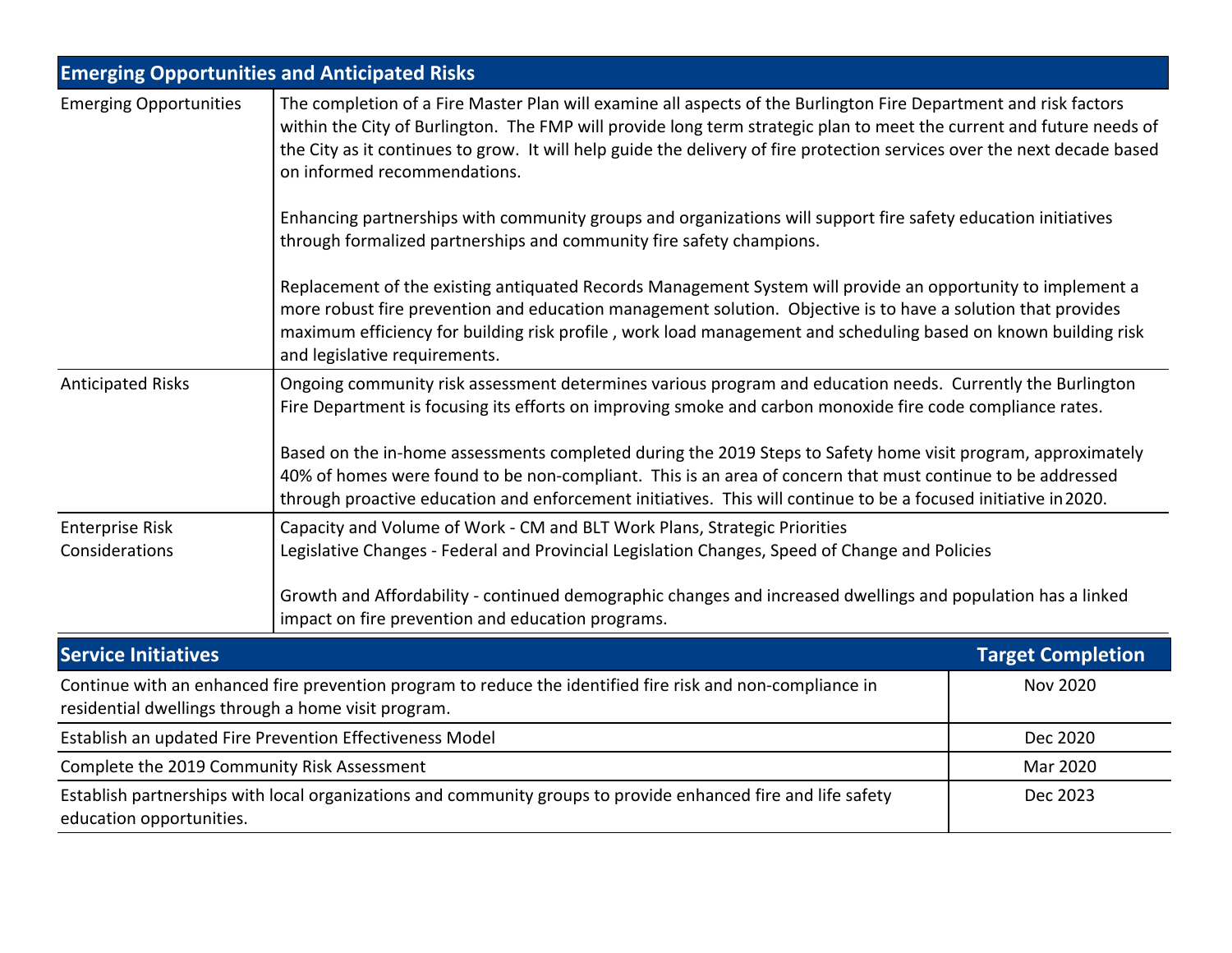# **MEASURING SUCCESS**

#### **How much did we do?**

| <b>Performance</b>   | 2015   | 2016   | 2017   | 2018   | 2019            | 2020            | 2021            | 2022     |
|----------------------|--------|--------|--------|--------|-----------------|-----------------|-----------------|----------|
| <b>Measurement</b>   | Actual | Actual | Actual | Actual | <b>Forecast</b> | <b>Forecast</b> | <b>Forecast</b> | Forecast |
| # of Fire Prevention | 508    | 771    | 782    | 1.416  | 1.200           | 1.200           | 1,200           | 1,200    |
| <b>Inspections</b>   |        |        |        |        |                 |                 |                 |          |

#### **How well did we do it?**

| Performance<br><b>Measurement</b>       |                                                                                                                                                                                                                                                                                                                                                                                                                                                                                                                                                       | Number of Annual Structure Fires |      |      |      |      |                                                    |    |       |
|-----------------------------------------|-------------------------------------------------------------------------------------------------------------------------------------------------------------------------------------------------------------------------------------------------------------------------------------------------------------------------------------------------------------------------------------------------------------------------------------------------------------------------------------------------------------------------------------------------------|----------------------------------|------|------|------|------|----------------------------------------------------|----|-------|
| <b>Structure Fires</b>                  | Number of Annual                                                                                                                                                                                                                                                                                                                                                                                                                                                                                                                                      | 82                               | 88   | 70   | 71   | 76   | 70                                                 | 60 | 50    |
|                                         | Story behind the data<br>Unattended cooking in detached (e.g. house), semi-detached (e.g. townhouse) and mulit-unit<br>(e.g. apartment/condominium) dwellings continues to be the most frequent fire experience in<br>the City of Burlington. Through continued fire prevention programs and education initiatives<br>the department continues to work towards reducing fire experience by reaching this target<br>audience. This will be done through various education and fire safety messaging programs in<br>2020 and future years, as required. |                                  |      |      |      |      |                                                    |    |       |
| <b>Number of Annual Structure Fires</b> |                                                                                                                                                                                                                                                                                                                                                                                                                                                                                                                                                       |                                  |      |      |      |      |                                                    |    |       |
| 100<br>80<br>60                         | 82                                                                                                                                                                                                                                                                                                                                                                                                                                                                                                                                                    | 88                               | 70   | 71   |      |      | $\frac{76}{4}$ - - - $\frac{70}{4}$ - - - 60 - - - |    |       |
| 40                                      |                                                                                                                                                                                                                                                                                                                                                                                                                                                                                                                                                       |                                  |      |      |      |      |                                                    |    | $-50$ |
| 20<br>$\Omega$                          |                                                                                                                                                                                                                                                                                                                                                                                                                                                                                                                                                       |                                  |      |      |      |      |                                                    |    |       |
|                                         | 2015                                                                                                                                                                                                                                                                                                                                                                                                                                                                                                                                                  | 2016                             | 2017 | 2018 | 2019 | 2020 | 2021                                               |    | 2022  |